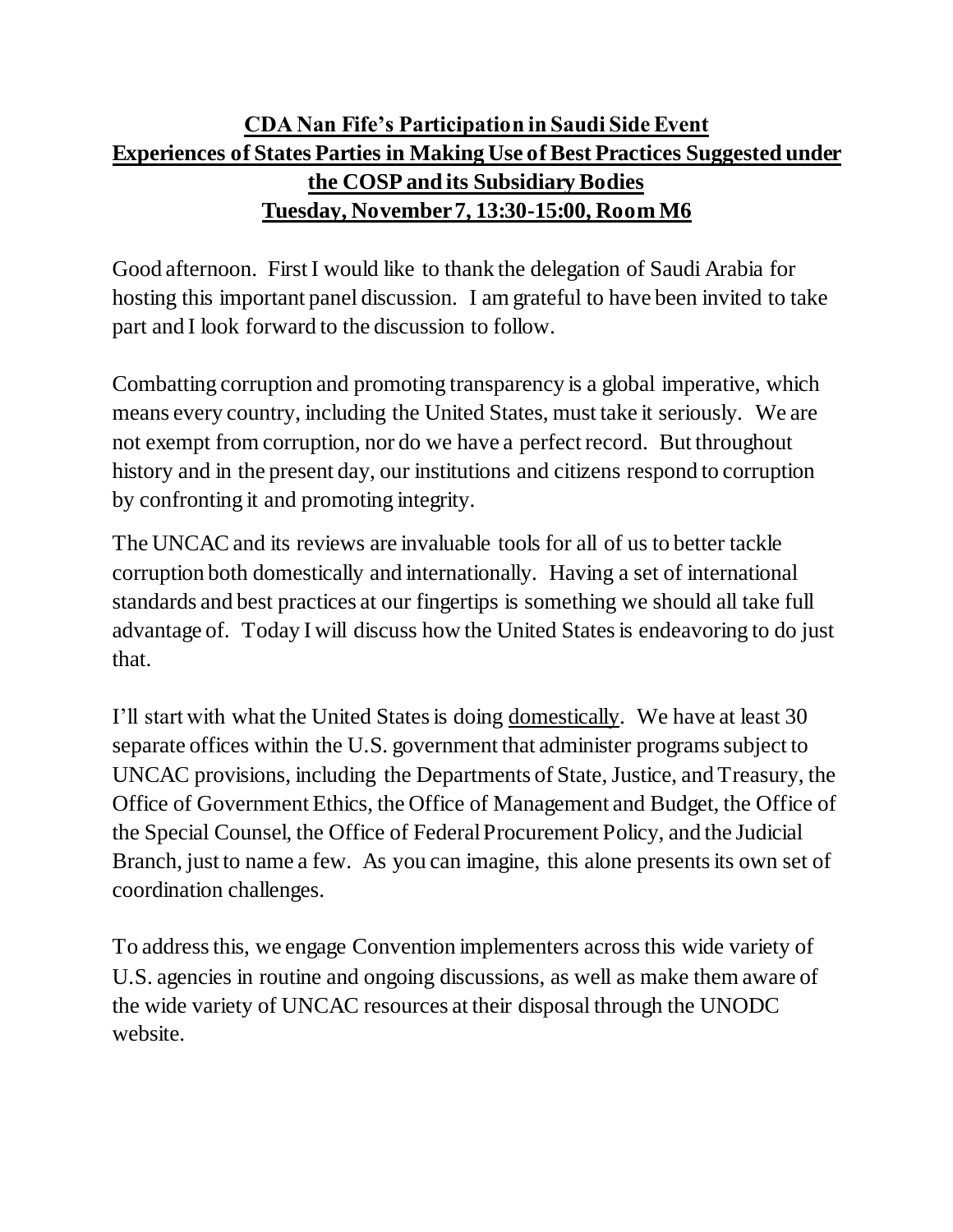More specifically, we work to ensure that the U.S. Office of Government Ethics is fully aware of all of the Convention's provisions on codes of conduct, financial disclosure and training, and education of public officials within the executive branch.

We work with the appropriate offices within the Departments of Justice and Treasury to make them fully aware of UNCAC requirements on such topics as the criminalization of specific conduct, asset recovery, and money laundering.

We also share drafts of questionnaires and checklists being developed by UNODC with this wide variety of U.S. government officials, not only to keep them informed about the process, but also to solicit their views on whether the questionnaires would elicit the information necessary to help determine adherence.

During our own review, experts from across the U.S. government contributed to efforts to complete questionnaires and checklists. We invited agency experts to join meetings with evaluators to learn about different viewpoints and experiences related to the questionnaires and to incorporate best practices into their domestic programs.

We also made it a priority to include representatives of civil society and the business community in our review.

We shared draft and final results of the U.S. first cycle review report with relevant domestic agencies. We then followed up with the appropriate agencies whose programs were subject to observations and recommendations.

We then made our full review report and our answers to the checklist fully accessible to the public by publishing them on both the UNCAC website and the U.S. Department of State website. This is very important for addressing our shortcomings.

And we hope that by being transparent and open with our review process and results, we can encourage other countries to be similarly transparent with their own reviews.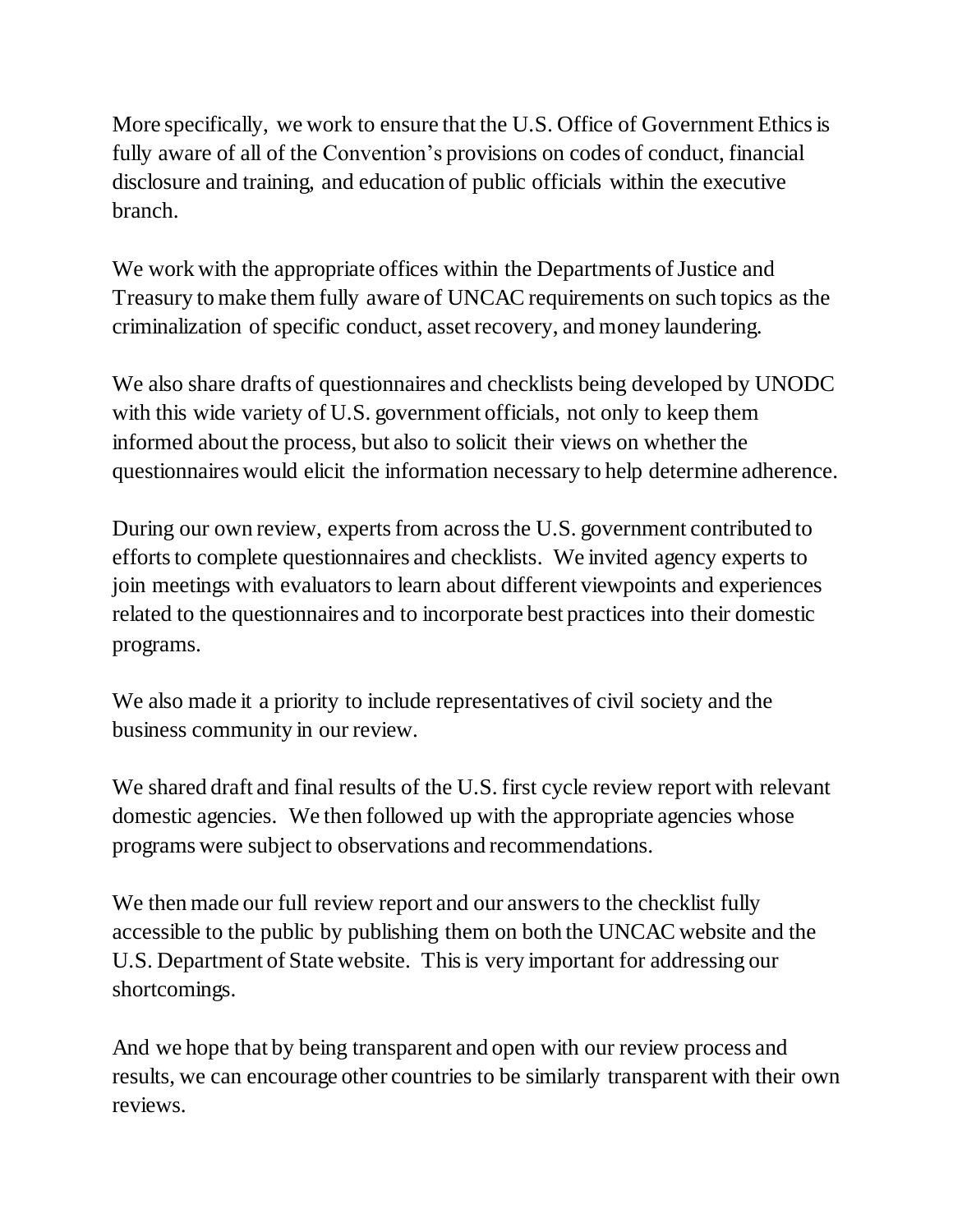In addition, the United States seeks to engage all of the subject matter experts in all of our relevant agencies in reviewing and responding to the proposed agendas and requests for information from the Secretariat before each Implementation Review Group or Working Group meeting.

I'd like to take this opportunity to encourage all Member states to respond to those requests. That way we can all benefit from the Secretariat's analyses of those responses and can become aware of good practices in specific subject areas from around the world.

We also share the analyses of the Secretariat presented at the Working Group meetings, as well as the materials presented by panelists with the appropriate U.S. government officials. Sharing these analyses helps encourage agencies to fully provide responses to notes verbale when they see that they can learn from and adopt others' good practices.

Conversely, if a specific country delegation visits a U.S. agency to learn about U.S. anti-corruption practices, we try to ensure that the agency can access that country's evaluation report so their exchange of information is as relevant as possible.

In a similar vein, we found serving as a reviewer of another State Party very helpful. It allowed us to identify good practices to adopt in U.S. domestic programs and helped us build an appreciation for the existence of an international community of practitioners in their respective subject areas.

I would now like to turn to what the United States is doing with regard to using the UNCAC in our foreign policy efforts.

First, the United States actively supports and encourages fellow members of other international groups such as APEC, the OAS, and the G20 to sign and ratify the Convention, meet their obligations under the Convention and the review mechanism, and publish their full evaluation reports.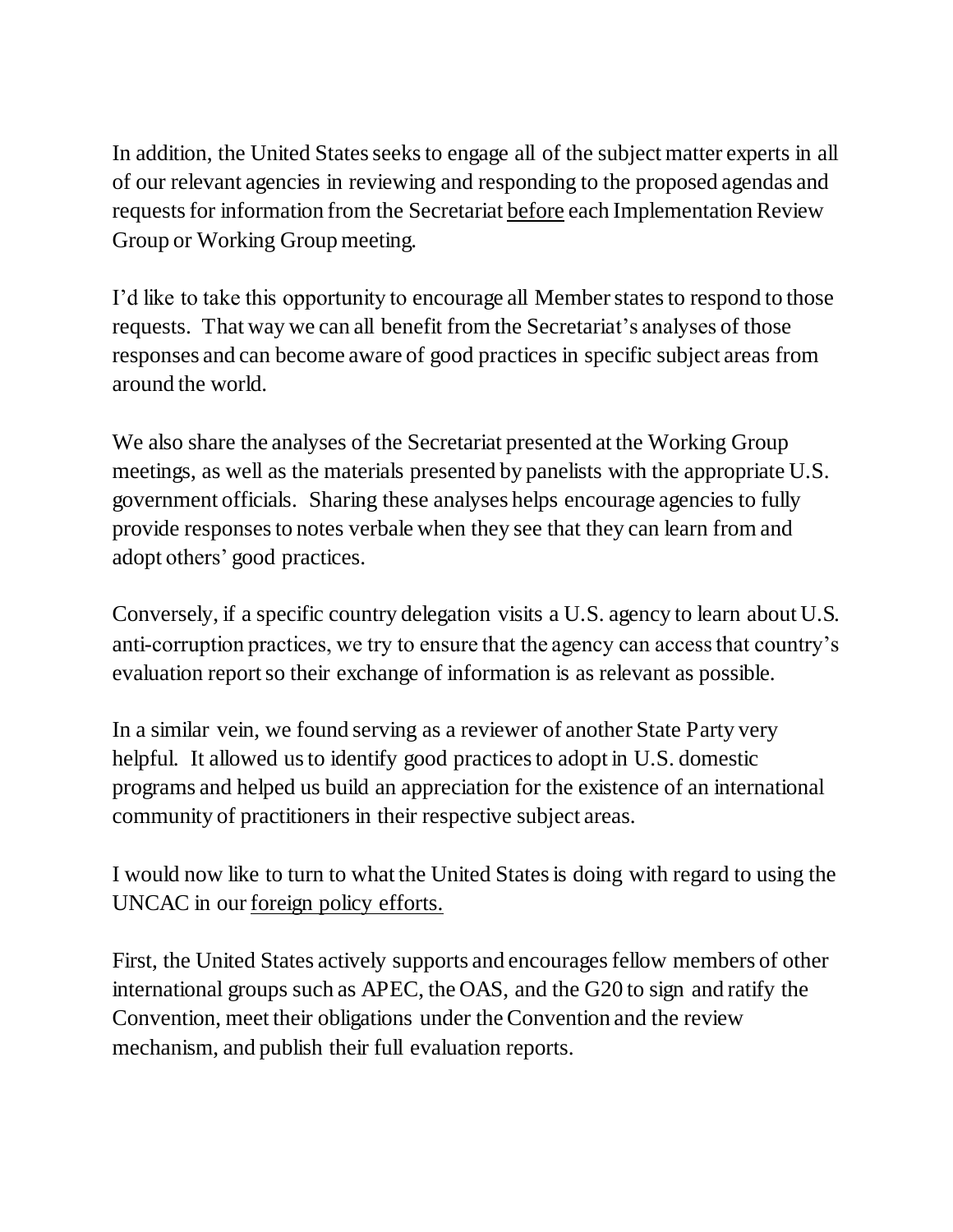In addition, we use the evaluation reports of the UNCAC review mechanism to help inform international technical assistance programs in areas covered by the Convention.

In fact, in Fiscal Year 2016 the US Agency for International Development and the State Department spent approximately \$125 million on anti-corruption technical assistance programs. This includes direct support to the review mechanism, to which we have recently pledged an additional \$500,000 over the next two years.

We also support a broad range of programs that help countries prevent corruption before it starts and build capacity for criminal justice and anticorruption authorities to investigate and prosecute complex corruption cases.

U.S. foreign assistance programs have also helped build electronic databases to increase transparency in public procurement and keep track of court cases.

Mentors from U.S. government agencies and other relevant international organizations, including the UNODC, have helped draft and implement legislative reforms, ethics programs, and codes of conduct to strengthen implementation of the UNCAC.

To help facilitate the continuation of this important work, I encourage your delegations to support the adoption of the U.S. sponsored Resolution on Technical Assistance to Support Effective Implementation of the UNCAC. This resolution attempts to build on the lessons learned from the COSP and the review mechanism, and better links our work in Vienna to the delivery and improvement of technical assistance programs in the field.

As a final thought, the United States is pleased to continue our strong international cooperation, consistent with UNCAC Chapter 4, to resolve complex corruption cases. We remain actively engaged in the international cooperation working group, which is meeting on the margins of this COSP.